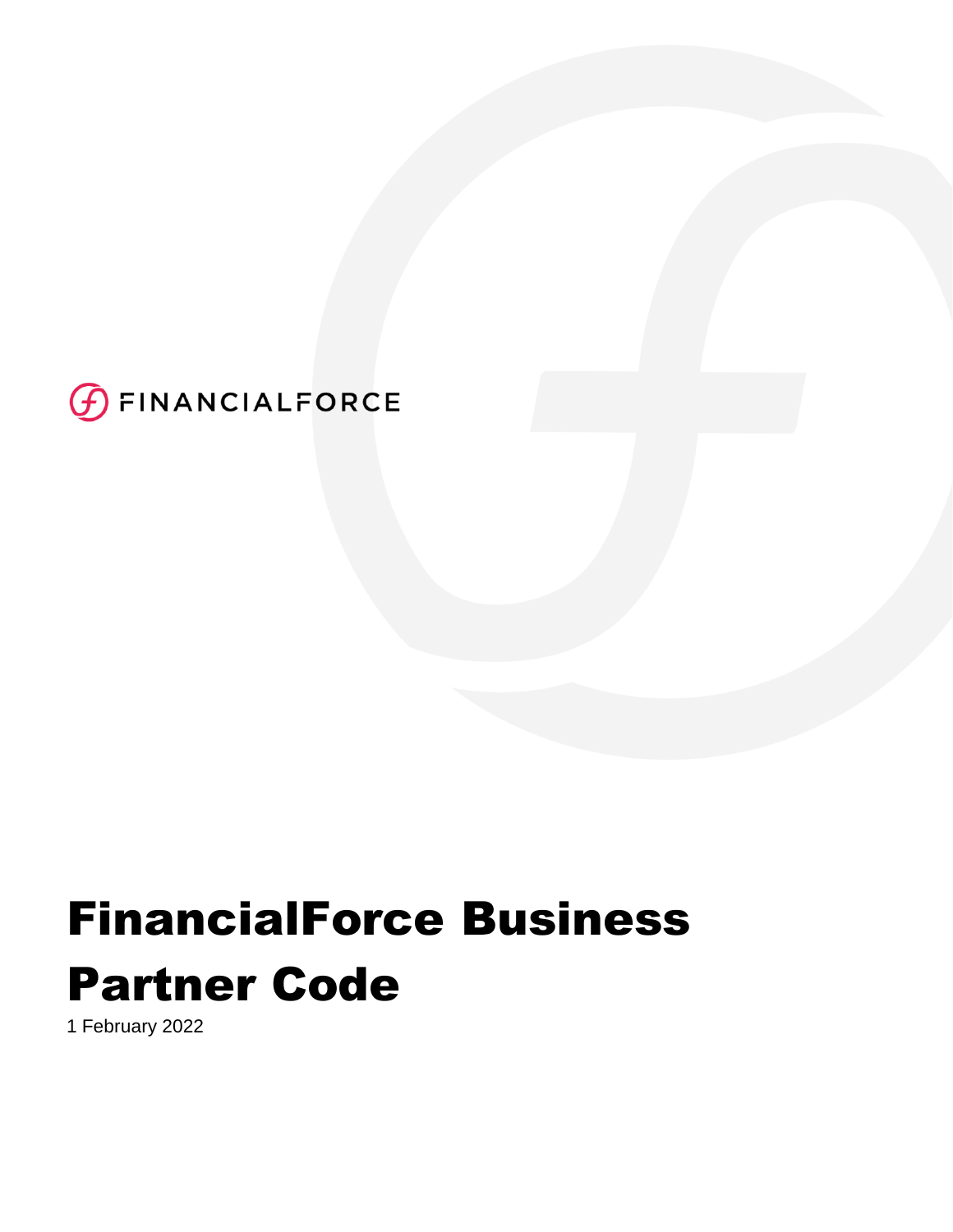

### Foreword:

At FinancialForce, trust is our number one value. We must ensure we uphold that trust by acting with the highest ethics and integrity in everything we do and complying with the laws in the countries where we operate. Our business partners play an important role in our commitment to trust, and in our mission to enable our customers to thrive at speed in the service economy. We therefore hold our business partners to the same high standards to which we hold ourselves.

We have developed this Business Partner Code to set out the business practices and conduct we expect from all of our business partners, and to give you an idea of what you can expect from FinancialForce in return. This code gives an overview but will not address all the questions you may have or situations you may encounter. It is your job, as our trusted business partner, to take the time to understand and comply with the rules and laws in the places where you operate. We expect our business partners to conduct business with the highest levels of integrity and always in compliance with the law.

If you have questions about any of the information set forth in this Business Partner Code, please send an email to legal@FinancialForce.com

Thank you for agreeing to be a FinancialForce business partner.

Regards

Allen Seto Chief Legal Officer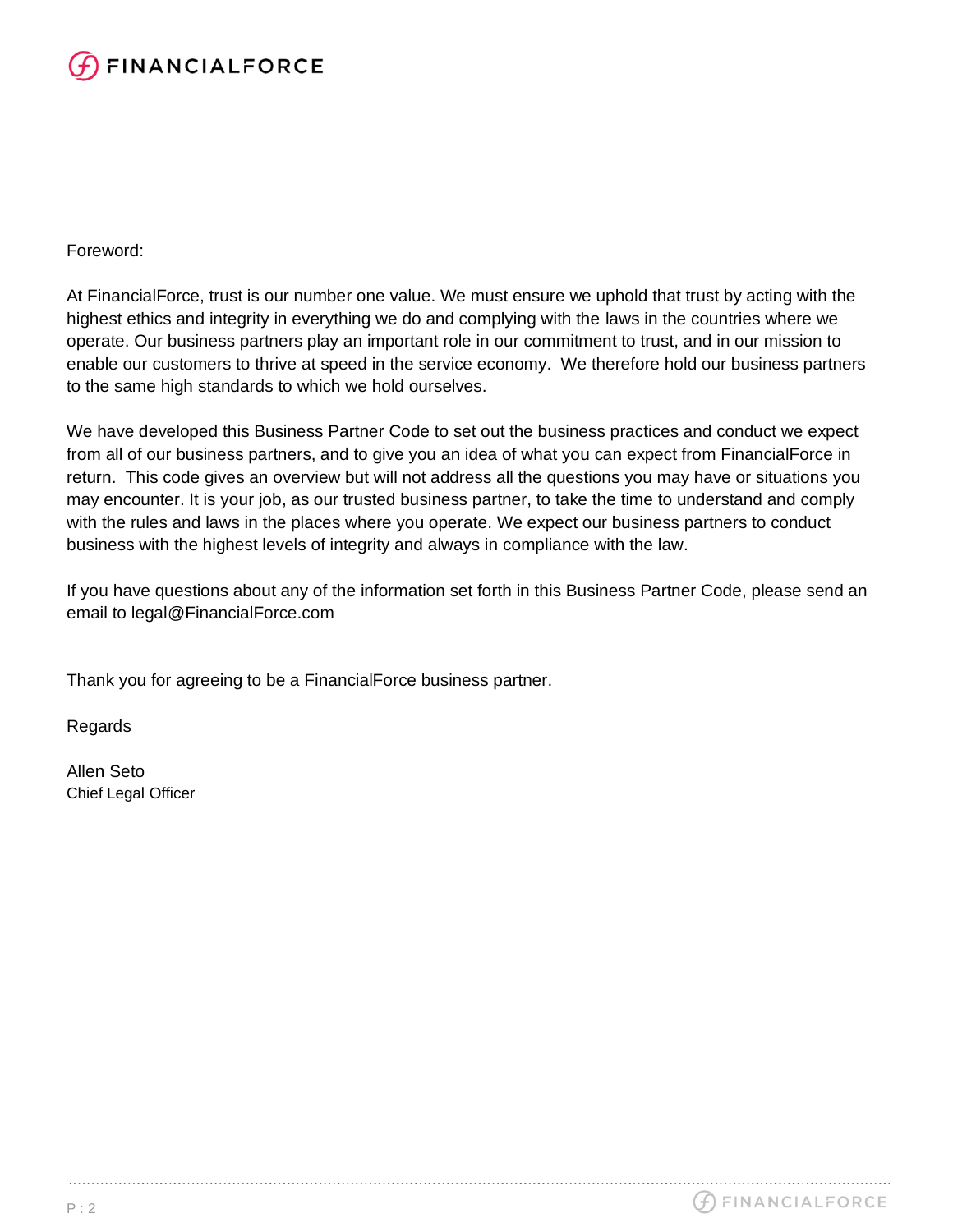# **FINANCIALFORCE**

## **BUSINESS PARTNER CODE - TEN STEPS TO SUCCESS WITH FINANCIALFORCE**

Who is a Business Partner? "Business Partner" refers to any person or entity that provides services or goods to FinancialForce, performs services on FinancialForce's behalf, distributes FinancialForce services, or with which FinancialForce collaborates as part of its business. This includes, for example, implementation partners, referral partners, resellers, service providers, suppliers, vendors, contractors, consultants, recruiters, representatives and agents.

1. We expect our Business Partners to become familiar with the contents of this Business Partner Code and ensure that they understand how the principles apply to them. We ask everyone to speak up when they have questions or concerns. We will promptly investigate all reports of suspected wrongdoing in relation to doing business with FinancialForce, and prohibit retaliation of any kind against any Business Partner that raises an issue or concern in good faith. Business Partners who have questions about the way we are conducting business should address their concerns to: (i) their FinancialForce business contact, (ii) the FinancialForce Legal Department [legal@FinancialForce.com\)](mailto:legal@FinancialForce.com) or (iii) the FinancialForce [Ethics Reporting](https://secure.ethicspoint.com/domain/media/en/gui/51230/index.html)  [Hotline/Portal.](https://secure.ethicspoint.com/domain/media/en/gui/51230/index.html) Reporting or escalating concerns about business practices, disclosing potential conflicts of interest and fully cooperating in investigations (when asked) are just a few of the ways we expect our Business Partners to help uphold trust.

2. Trust is our number one value. We expect our Business Partners to conduct business honestly, ethically and in compliance with the law, as we do. We protect the treasure of data that our customers entrust to us, and require our Business Partners to do the same. Our Business Partners must safeguard customer data, hold in confidence all non-public information obtained from FinancialForce or through our business relation[s](https://www.financialforce.com/trust/)hip, and at all times act consistently with FinancialForce's [Trust](https://www.financialforce.com/trust/) commitment. We expect you to immediately notify FinancialForce if you have any concerns about the security, or you are aware of or suspect any misuse, of FinancialForce systems or data by contacting [security@financialforce.com.](mailto:security@financialforce.com)

3. We demand high standards when it comes to respecting the privacy of our customers, employees and others with whom we do business. As a company operating in many jurisdictions around the world, we are required to comply with many privacy and data protection laws. This means that we have to be very careful when collecting and using personal data or personally identifiable information ("PII") about an individual. We expect our Business Partners to respect the privacy and data protection rights of all individuals whose data they may access or otherwise process on behalf of FinancialForce and to familiarise themselves with our [Privacy Statement.](https://www.financialforce.com/privacy/privacy-statement/) Business Partners should direct all questions and concerns concerning processing of, use of and/or access to PII to our Privacy Officer at [privacy@financialforce.com.](mailto:privacy@financialforce.com)

4. Our Business Partners must read and understand [FinancialForce's Anti-Modern Slavery and Human](https://www.financialforce.com/wp-content/assets/downloads/pdf/legal/Modern-Slavery-Statement-2018.pdf)  [Trafficking Statement.](https://www.financialforce.com/wp-content/assets/downloads/pdf/legal/Modern-Slavery-Statement-2018.pdf) FinancialForce has a zero-tolerance policy toward modern slavery and human trafficking of any kind. Business Partners must take appropriate measures to assess the risk of modern slavery in their supply chains and to mitigate such risk. To the extent Business Partners are required to comply with legislation concerning modern slavery and human trafficking, Business Partners will comply at all times with their obligations under such legislation. Business Partners must commit to implementing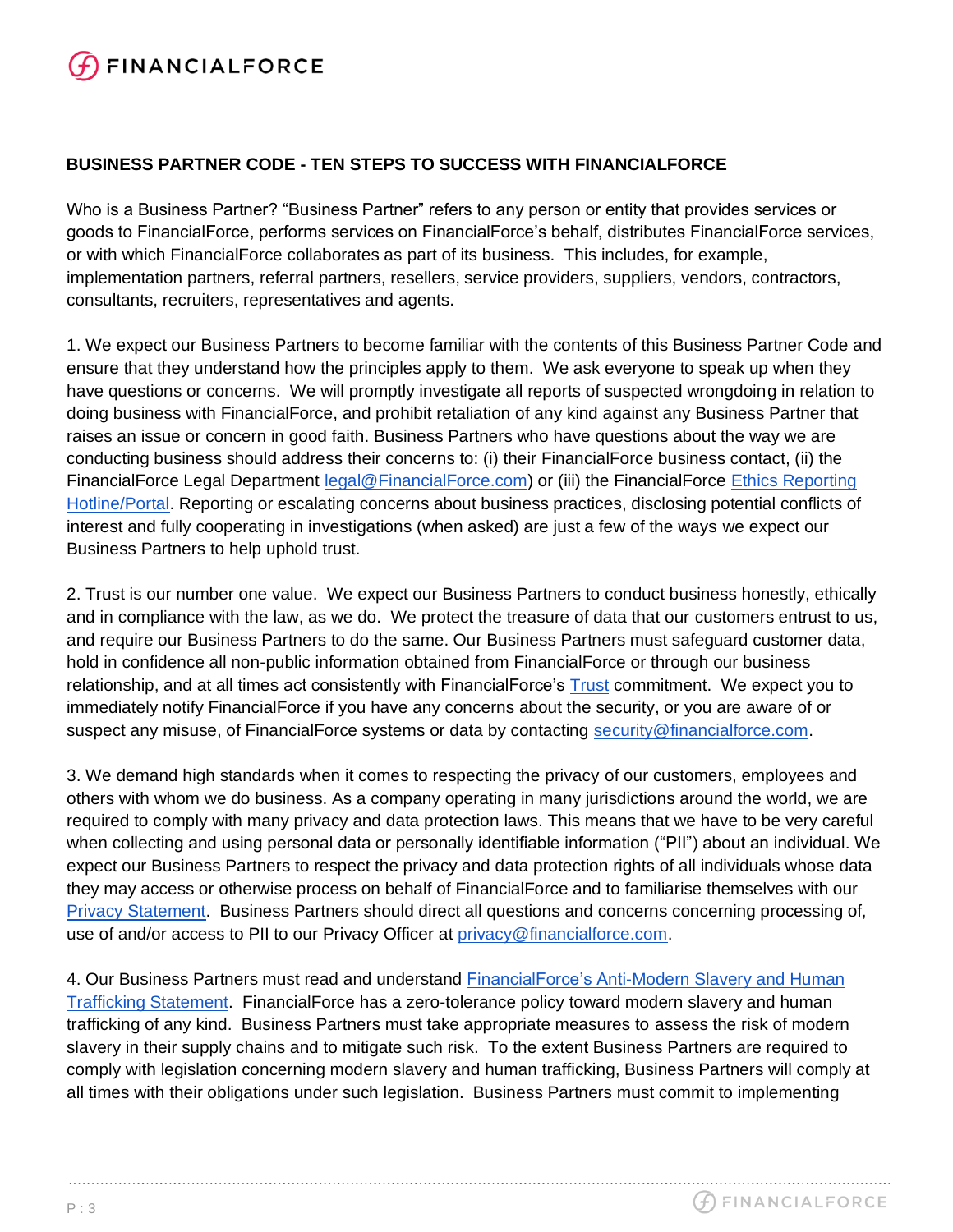## **FINANCIALFORCE**

effective systems and controls to ensure slavery and human trafficking are not taking place in their business or their supply chains.

Business Partners are encouraged to self-assess the risk of modern slavery and human trafficking using the [Self-Assessment Questions.](#page-5-0)

5. We treat one another with dignity, respect and professionalism. We will not tolerate discriminatory or otherwise inappropriate behaviour. This applies to all of your interactions, not just those with our employees and customers.

6. We embrace the following business principles and we require our Business Partners to do the same:

- 1. Support and respect the protection of human rights;
- 2. Uphold the freedom of association and the effective recognition of the right to collective bargaining;
- 3. The elimination of all forms of forced and compulsory labour and a commitment to ensuring that there is no modern slavery or human trafficking in its supply chains or in any part of its business;
- 4. The effective abolition of child labour;
- 5. The elimination of discrimination in respect of employment and occupation;
- 6. Support to limit our impact on the environment and support initiatives to promote greater environmental responsibility; and
- 7. Work against corruption in all its forms, including extortion and bribery.

7. Paying and receiving bribes and engaging in corrupt activities are unacceptable and are not the way we do business at FinancialForce. Our Business Partners must ensure that they understand and comply with all applicable anti–bribery and anti–corruption laws, treaties and conventions, including the U.S. Foreign Corrupt Practices Act and the UK Bribery Act.

8. We are transparent when conducting business. All agreements and proposals that Business Partners negotiate with FinancialForce or on its behalf must be in writing, be duly executed, and must accurately reflect all agreed terms. We strictly prohibit side agreements that have not been approved by our Legal Department.

9. We compete fairly in the marketplace. Our Business Partners must understand and abide by competition laws (also called anti–trust laws). We expect our Business Partners to be mindful that there may be times when their interests may conflict with or appear to conflict with our interests. In all such instances, we expect our Business Partners to promptly notify us of the potential conflict so that we can investigate it and determine the correct course of action under the circumstances. Our Business Partners should never accept or give a gift or make an offer of hospitality to a third party (including our employees or our customers) if doing so will improperly influence or appear to improperly influence the person who receives it. Gifts of nominal value and occasional ordinary, non–extravagant hospitality where business will be discussed are generally permissible. When in doubt, err on the side of not giving or accepting the gift or offer of hospitality.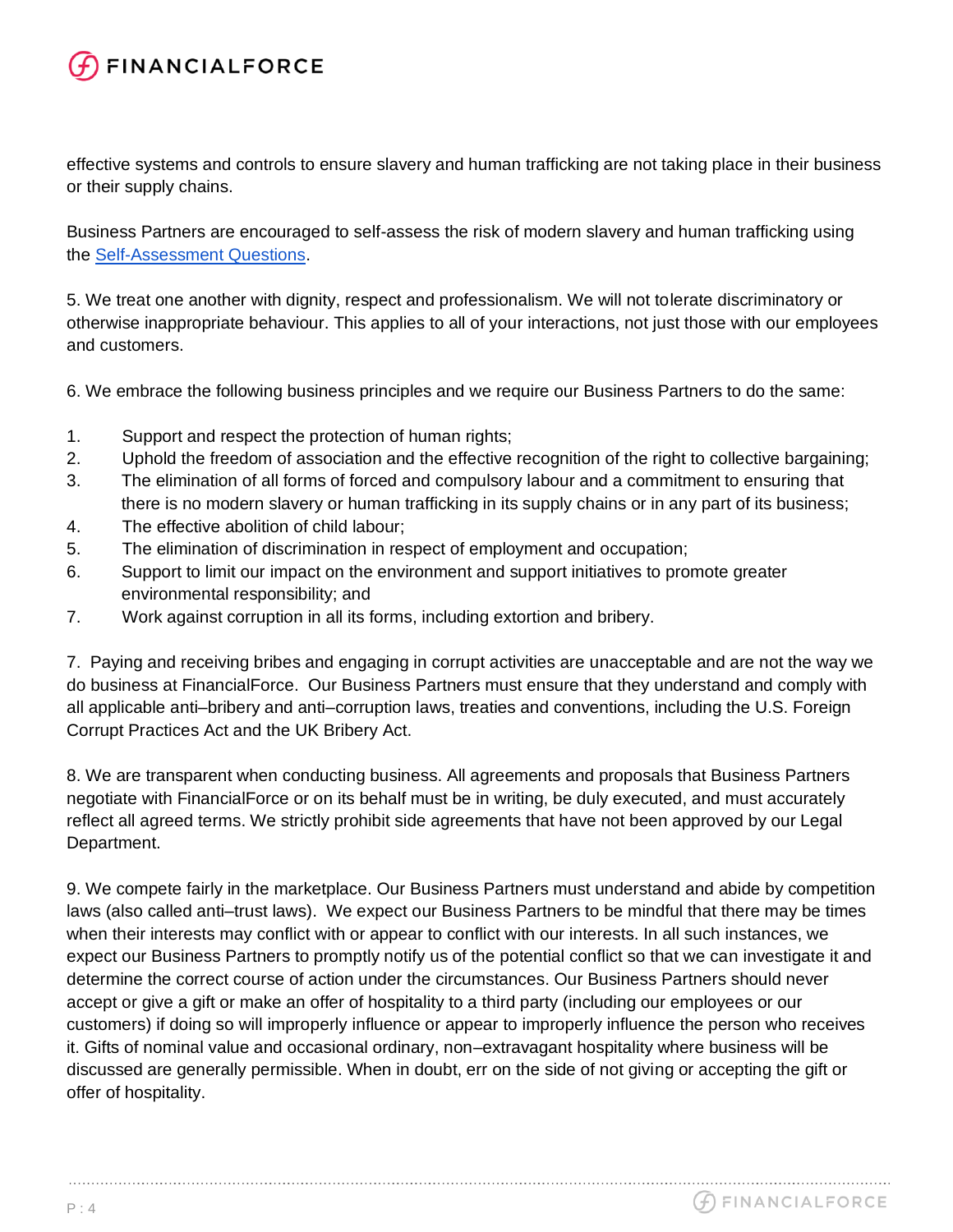

10. We comply with export regulations. We expect our partners to comply with all national and multinational export and import control laws that apply to our products and services. For instance, the U.S. and the European Union have laws that control which technologies may be exported as well as the locations to where they may be exported.